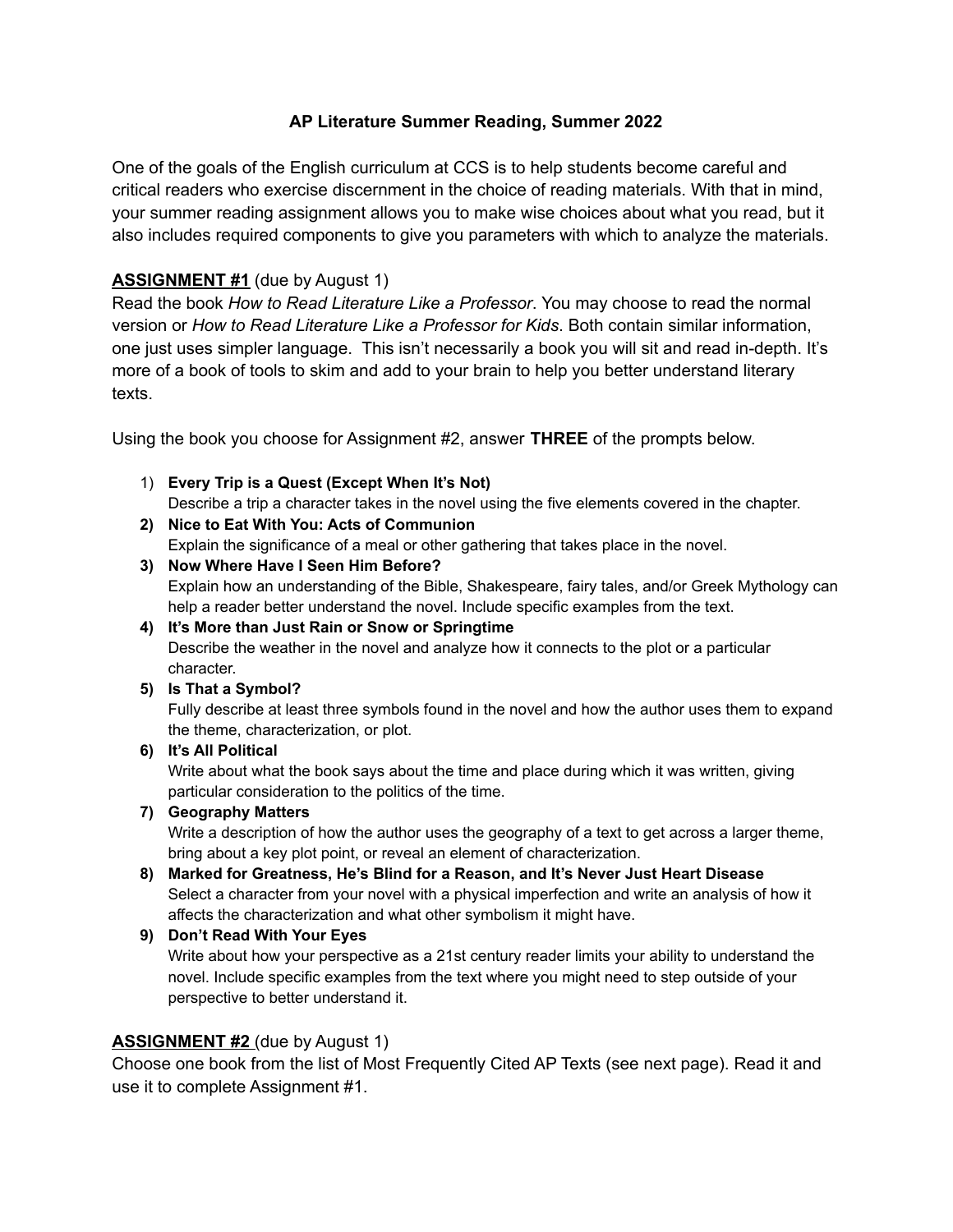#### **Most Frequently Cited AP Texts**

Note: Many of these novels may contain mature themes and language. As a student, it is up to you to use discernment when choosing from the list. You may want to receive input from your parents as well.

Invisible Man by Ralph Ellison Great Expectations by Charles Dickens Wuthering Heights by Emily Bronte King Lear by William Shakespeare Portrait of the Artist as a Young Man by James Joyce Jane Eyre by Charlotte Bronte The Adventures of Huckleberry Finn by Mark Twain Moby Dick by Herman Melville The Great Gatsby by F. Scott Fitzgerald Their Eyes Were Watching God by Zorah Neale Hurston Catch-22 by Joseph Heller Billy Budd by Herman Melville Antigone by Sophocles Ceremony by Leslie Marmon Silko Light in August by William Faulkner Native Son by Richard Wright Othello by William Shakespeare As I Lay Dying by William Faulkner Candide by Voltaire The Color Purple by Alice Walker Death of a Salesman by Arthur Miller The Glass Menagerie by Tennessee Williams Song of Solomon by Toni Morrison A Streetcar Named Desire by Tennessee Williams A Passage to India by E. M. Forster A Raisin in the Sun by Lorraine Hansberry The Crucible by Arthur Miller Portrait of a Lady by Henry James The Tempest by William Shakespeare All the Pretty Horses by Cormac McCarthy Anna Karenina by Leo Tolstoy Bless Me, Ultima by Rudolfo Anaya The Grapes of Wrath by John Steinbeck Jude the Obscure by Thomas Hardy The Jungle by Upton Sinclair Madame Bovary by Gustave Flaubert Rosencrantz and Guildenstern Are Dead by Tom Stoppard The Sound and the Fury by William Faulkner

The Sun Also Rises by Ernest Hemingway Sula by Toni Morrison Tess of the D'Urbervilles by Thomas Hardy Things Fall Apart by Chinua Achebe Waiting for Godot by Samuel Beckett All the King's Men by Robert Penn Warren Cry, The Beloved Country by Alan Paton Ethan Frome by Edith Wharton Lord Jim by Joseph Conrad The Mayor of Casterbridge by Thomas Hardy Medea by Euripides The Merchant of Venice by William Shakespeare Who's Afraid of Virginia Woolf? by Edward Albee Age of Innocence by Edith Wharton A Doll's House by Henrik Ibsen An Enemy of the People by Henrik Ibsen Brave New World by Aldous Huxley Equus by Peter Shaffer Gulliver's Travels by Jonathan Swift Hedda Gabler by Henrik Ibsen Major Barbara by George Bernard Shaw Moll Flanders by Daniel Defoe Mrs. Dalloway by Virginia Woolf Murder in the Cathedral by T. S. Eliot Obasan by Joy Kogawa The Piano Lesson by August Wilson The Turn of the Screw by Henry James Bleak House by Charles Dickens The Catcher in the Rye by J.D. Salinger The Cherry Orchard by Anton Chekhov Doctor Faustus by Christopher Marlowe Don Quixote by Miguel de Cervantes Go Tell It on the Mountain by James Baldwin Mrs. Warren's Profession by George Bernard Shaw My Antonia by Willa Cather Sister Carrie by Theodore Dreiser A Tale of Two Cities by Charles Dickens Wide Sargasso Sea by Jean Rhys